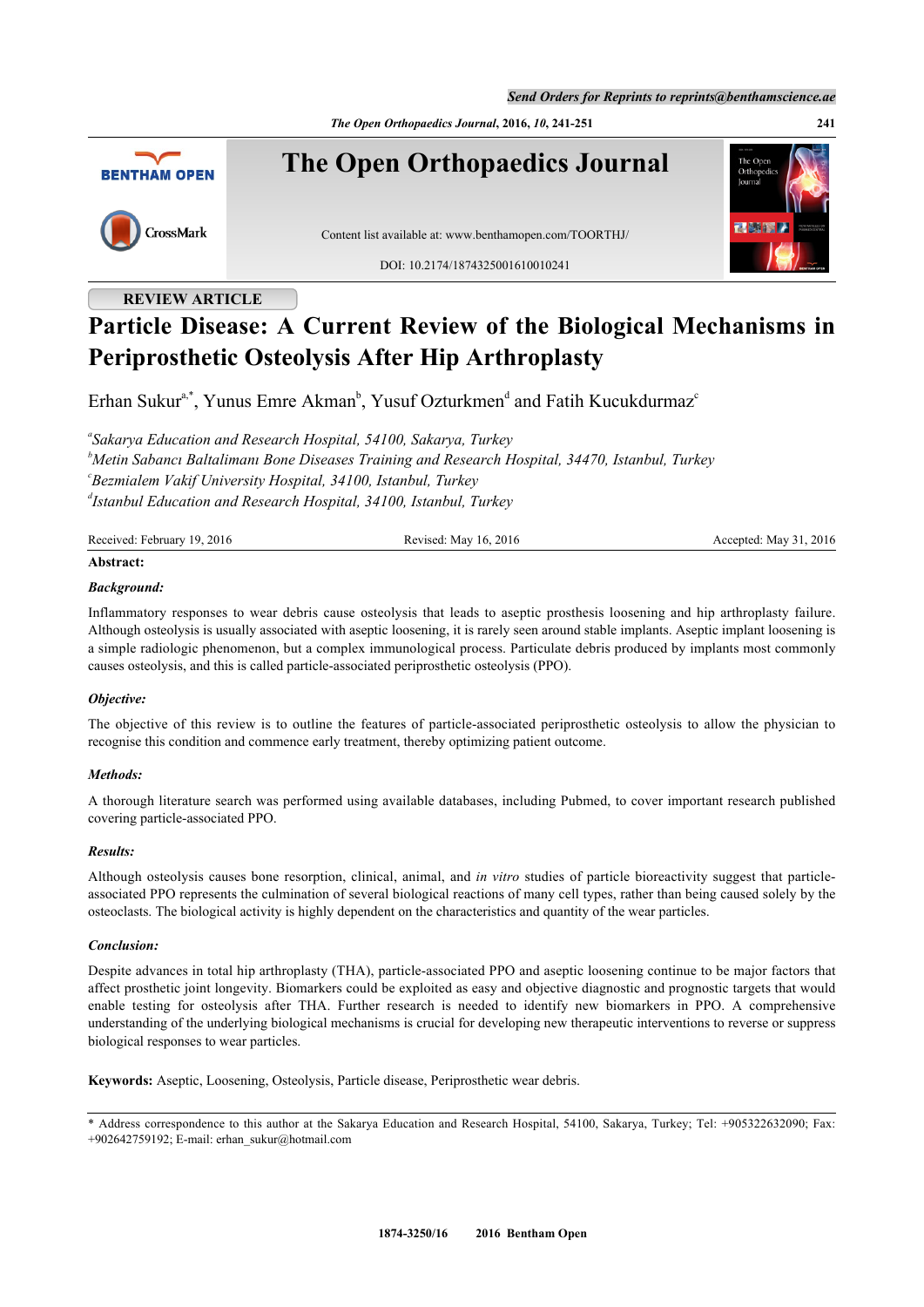# **INTRODUCTION**

Total hip arthroplasty (THA) is widely and successfully used to manage end-stage hip disease. It significantly increases the quality of patients' lives by reducing their pain and functional limitations. Advances in surgical techniques and in the materials used have led to an increase in the number of younger patients undergoing these operations. Thus, the total number of THA operations has risen significantly. Revision THAs are difficult to manage for patients and surgeons. Periprosthetic osteolysis (PPO) and the frequently associated aseptic loosening are the most common reasons for implant failures that require revision surgery in the long term [\[1](#page-7-0)].

Dr. William Harris coined the term "particle disease" to stress the importance of the particles generated by a prosthesis in the induction of a host response, and it is a complex immunologic process caused by the physical and chemical wear of the implants [[2,](#page-7-1) [3\]](#page-7-2). Consequently, osteoresorption predominates over osteogenesis at the level of the bone multicellular units around the implant, leading, eventually, to macroscopic bone defects [[4](#page-7-3)]. Clinically, particle disease reduces bone density through osteolysis, and causes aseptic loosening. Although osteolysis and aseptic loosening often coexist, osteolysis can occur in stable implants [\[5](#page-7-4)]. PPO may remain asymptomatic for a long period of time, and the patient may have no functional complaints. Bone resorption proceeds insidiously and it becomes symptomatic when bone defects occur, which lead to implant failure, and revision surgery with its high complication rate becomes inevitable[[6,](#page-7-5) [7\]](#page-7-6). Ideally, early detection would lead to timely interventions [\[8](#page-7-7)]. Clarifying the etiopathogenesis and progression of particle disease is very important with respect to preventing PPO and aseptic loosening. This mini review aims to analyze and summarize the issues surrounding the biological mechanisms underlying osteolysis following THA.

# **ETIOPATHOGENESIS**

A functional artificial joint produces particles, regardless of its design or material characteristics. Usually, the particles produced by an implant are eliminated by the immune system's cells, and a balance exists between their production and elimination. When the particle load production exceeds the immune system's elimination capacity, the decompensation process begins. One study reported that acetabular cups with annual wear rates of under 80 mm<sup>3</sup> were associated with very little osteolysis, cups with annual wear rates of between 80 and 140 mm<sup>3</sup> had low-to-moderate osteolysis levels, and that cups with annual wear rates of over 140 mm<sup>3</sup> had considerably increased osteolysis levels [\[9](#page-7-8)].

The inflammatory reaction is independent of the type of particle, and its goal is to eliminate the foreign substance [\[10](#page-7-9), [11](#page-7-10)]. Studies have shown that this is a cumulative and chronic inflammatory host response involving macrophages, in particular, and fibroblasts, lymphocytes, and osteoclasts. Decompensation of the immune cells shows that they are chronically activated, which disrupts the balance between bone tissue formation and breakdown *via* three major mechanisms. The first mechanism involves the exaggerated inflammation induced by the activated macrophages and osteoclasts, the second is the disruption of periprosthetic bone formation, and the third mechanism is the disruption of bone regeneration as a consequence of the increased cytotoxic response of the mesenchymal osteoprogenitor cells [[5\]](#page-7-4). These processes shift the balance from osteogenesis to osteoresorption at the level of the bone multicellular units, which leads to visible macroscopic bone defects around the implant [[12\]](#page-7-11). The degree of bone loss is, at least in part, a function of the number, size, and origin of the prosthetic particles that influence the number and depths of deregulated resorption sites [\[13](#page-7-12)].

The particles emerge through wear and corrosion. Wear is the loss of material from two surfaces that slide over each other during motion under a load, and it can occur through abrasion, adhesion, and fatigue. Wear releases particles from the surfaces [[14](#page-7-13)]. The wear particles may be polyethylene (PE), bone, cement, metal, metallic corrosion products, or hydroxyapatite particles [\[15](#page-8-0)]. In current arthroplasty technology, the contact surfaces are dual combinations of metal, PE, and ceramic. Different combinations of the type, size, and density of the wear particles alter the host's immune response[[14](#page-7-13)]. For example, particles emerging from metal-on-metal (MoM) combinations will trigger B- and Tlymphocytes, and cell-mediated delayed-type hypersensitivity or type 4 hypersensitivity reactions that are associated with plasma cells. T-lymphocytes that are sensitized against metal ions or hapten-modified self proteins are processed by the type II major histocompatibility complex pathway, and they are presented to epitope-specific T-cell receptors.

Corrosion is the chemical interaction between metals and their environment and their subsequent electrochemical dissolution. Corrosion may occur also due to fretting lead by the bimodularity that requires a junction between stem and head trunnion surface creating a second tapered interface as a source for relative motions. As a result this process causes constant repassivation, and consecutive deposition of metal oxide debris at the interface [\[16](#page-8-1) - [18\]](#page-8-2). The clinical and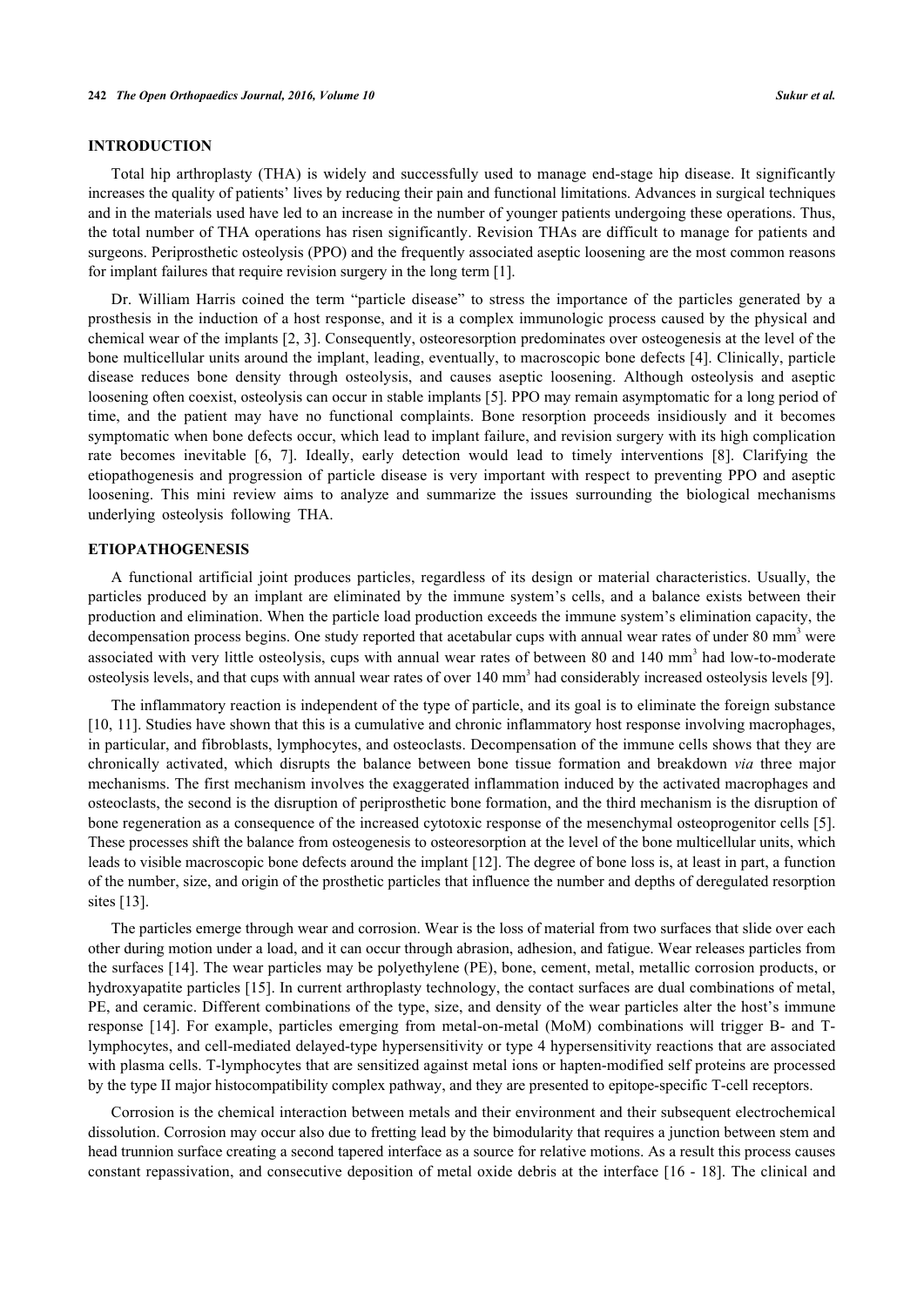histological features observed in periprosthetic tissue reactions surrounding corroded trunnions are quite similar to that of adverse local tissue reactions observed in defective metal-on-metal (MoM) and non-MoM bearings [\[19\]](#page-8-3). However there does appear to be evidence to support the notion that trunnion-head derived particles may be more biologically active and destructive to soft tissues [\[20](#page-8-4)]. A variety of local factors, including the solubility of the metal, the pH, and the properties of the organic components, cause the emergence of various corrosion products, which may be soluble or insoluble salts, metal-protein complexes, and free radicals. These corrosion products may be detected in the body fluids using a variety of digital technologies that include atomic absorption and inductively coupled plasma mass spectroscopy.Particles produced by wear or corrosion may disseminate locally or systemically [[15,](#page-8-0) [21\]](#page-8-5).

The characteristics of the particles, including their composition, size, shape, and number, particularly in relation to particles in the most biologically active, submicrometer size range, affect the overall cell and tissue responses significantly [\[20\]](#page-8-4). These particles cause inflammation initially, which increases the number of inflammatory cells, and especially the numbers of macrophages and fibroblasts, in the joint fluid. The intraarticular pressure also rises, and the wear particles from the joint's surfaces can migrate from the area, even when the prosthesis is very tight, and they will eventually spread throughout the joint cavity [[22](#page-8-6) - [24](#page-8-7)].

Each point that is in contact with the prosthesis comprises the effective joint space, and this area includes the cap, stem, and, when present, the screws. The joint fluid and, therefore, the particles migrate to lower pressure areas [\[20\]](#page-8-4). Hence, particle disease can extend to new sites, thereby contributing to the overall expansion of osteolysis and the weakening of the bone-implant interface [[25](#page-8-8)]. Screw holes in the cap, the surfaces around the screws, and the areas with bone-cement separations or with coverage defects are most likely to harbor particles. Furthermore, compressed joint fluid can also induce bone resorption directly [[24\]](#page-8-7) Numerous studies have confirmed clear similarities among the histologic sections of tissue samples taken from various anatomic locations within the same patient [\[15\]](#page-8-0). As the joint fluid and debris particles penetrate between the bone and the prosthesis, a synovial-like membrane develops in the area that expands aggressively. This interface membrane is a type of granulation tissue that contains abundant fibroblasts, macrophages, endothelial cells, and inflammatory mediators, and it also provides a shelter for cellular activities and enzymatic processes that may eventually destroy the neighboring bone [[26\]](#page-8-9). The aforementioned process is thought to be the pathologic mechanism underlying osteolysis [\[26](#page-8-9) - [28\]](#page-8-10).

# **Polyethylene Particles**

The most common surface-bearing combination used today is a highly cross-linked PE socket placed onto a metallic acetabular inner cap and a metallic femur head [[26](#page-8-9)]. The interactions among the prosthetic's components lead to the constant formation of PE debris at high concentrations, which spreads throughout the joint space. The most significant factor that determines the quantity of the PE particles produced is the volumetric wear, which is associated with the size of the prosthetic head. For example, a large 36-mm metal head causes volumetric wear and is associated with an increase in the number of PE particles. Conversely, when a small 22-mm metal head is used, linear wear occurs in the linear cap and the number of emerging particles is lower compared with the number generated from a larger metal head. Clinical loosening tends to occur as a consequence of bone loss, and often occurs with the wear of the PE cap [\[29\]](#page-8-11). Particle size is as significant as their quantity. PE particle sizes range from 0.1 to 10 μm, and those that are between 0.1 and 0.5 μm are mostly involved in wear [[30](#page-8-12)]. Furthermore, when the total volume of the particle debris is considered, more large particles are present [[9,](#page-7-8) [30\]](#page-8-12). Particles that are between 0.3 and 1.0 um are the most potent stimulators of mononuclear phagocytes *in vivo* [\[17\]](#page-8-13). If the particles are smaller than 0.3 μm, they are better tolerated, do not cause serious reactions, and they are mostly eliminated from the area by pinocytosis rather than phagocytosis.

Unlike receptor-mediated endocytosis, pinocytosis is not specific in the substances that it transports. The cell takes in surrounding fluids, including all solutes present. Pinocytosis also works as phagocytosis; the only difference is that phagocytosis is specific in the substances which is transported. Phagocytosis engulfs whole particles, which are later broken down inside the cell by enzymes, such as cathepsins, and absorbed into the cells. Pinocytosis, on the other hand, is when the cell engulfs already-dissolved or broken-down particles.

Although these small particles are not very reactive, they can accumulate and trigger a reaction. The debris material that is phagocytosed by macrophages tends to be comprised of particles that are smaller than 7 μm. Larger particles become trapped when they are surrounded by multinucleated giant cells [[31\]](#page-8-14).

Although it forms smaller particles, cross-linked PE is more reactive than conventional PE, because the quantity of conventional PE particles needed to generate the same levels of stimulation and tumor necrosis factor (TNF)-α secretion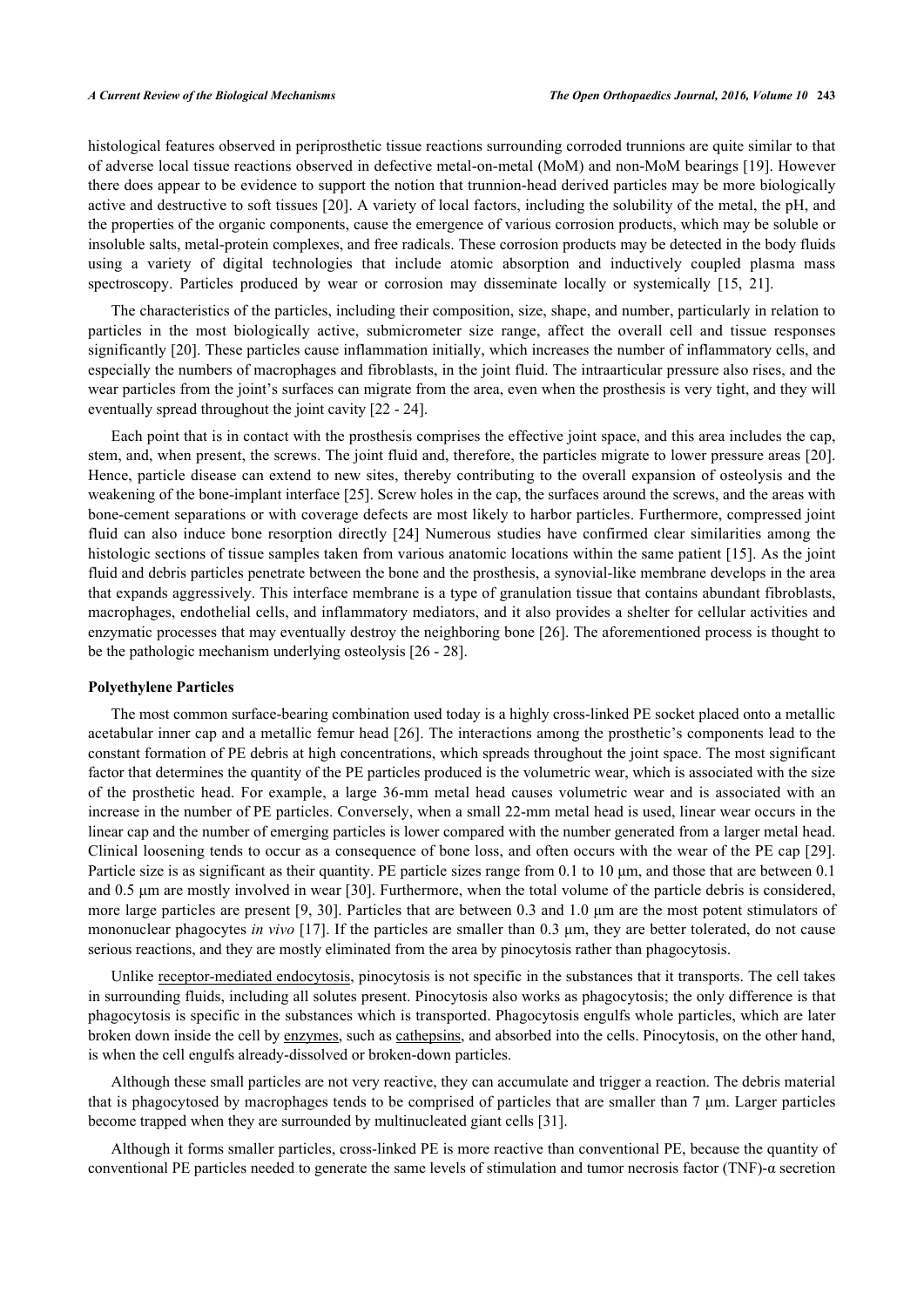is approximately 100-times greater than the quantity of cross-linked PE particles required. However, the use of crosslinked PE is safer and more common in clinical applications [[30\]](#page-8-12), because cross-linked PE inner caps undergo less volumetric wear. As stated previously, volumetric wear is the most significant factor that determines the quantity of PE particles that emerge; therefore, when cross-linked PE is used *in vivo*, the level of inflammation is lower. Basically, cross linked PE (ultra high molecular weight PE) has less wear, smaller and thus more particles, but the net result is less wear debris disease.

PE wear debris is phagocytosed by osteoclasts, fibroblasts, and osteoblast/stromal cells in the soft tissues. The immune reaction against the PE particles is nonspecific, hence, there are few lymphocytes involved in the host's response. Normally, material is broken down rapidly inside the phagosome following its phagocytosis. However, wear particles are resistant to enzymatic digestion [\[31](#page-8-14), [32\]](#page-8-15), and these debris products activate the inflammatory cells, which induces the release of proinflammatory cytokines and proteolytic enzymes [[15\]](#page-8-0). Signals that promote the release of TNF-α, interleukin (IL)-1α, IL-1β, IL-6, IL-8, and prostaglandin E2 (PGE) are triggered and these proinflammatory agents increase osteoclastogenesis. These proinflammatory mediators have indirect autocrine or paracrine effects, and they affect the functions of a variety of signaling mechanisms. Among these factors, TNF-α and IL-1β appear to have the most significant roles in a cascade that causes osteolysis. Phagocytosis is not always necessary for macrophage activation. Indeed, the macrophages and the particles may interact on the outer membranes of the macrophages, which may similarly stimulate the release of proinflammatory cytokines. This interaction may occur through a single receptor or multiple receptors, for example, cluster of differentiation (CD) 11b, CD14, and the Toll-like receptor (TLR) family [\[33](#page-8-16), [34](#page-8-17)].

Nuclear transcription factor-kappa B (NFϰB) increases the expression of several genes that control proinflammatory cytokine production, including IL-1, IL-6, and TNF- $\alpha$ , in cells that contain particles. NF $\alpha$ B activation appears to be the key step in the initiation of the host's response. Recently, the receptor activator of NF $\kappa$ B ligand (RANKL) pathway and osteoprotegerin (OPG) have been shown to play major roles in the initiation and progression of osteolytic lesions [[35](#page-8-18), [36\]](#page-9-0). Proinflammatory cytokines released into the environment reach the osteoblasts, thereby increasing the activation of the RANKL. The RANKL is a TNF-related cytokine that is produced by the bone marrow-associated stromal cells and osteoblasts. The RANKL is formed on the osteoblasts' surfaces, released into the area in a dissolved form, and it increases NF $\varkappa$ B gene expression by binding to receptor activator of NF $\varkappa$ B (RANK). Consequently, the primary osteoclasts mature and osteoclastogenesis begins. The presence of the survival factor, macrophage colony-stimulating factor, is necessary for the transformation (Fig. **[1](#page-4-0)**).

OPG is a trap receptor for the RANKL. It binds to the RANKL and prevents its connection with RANK, thereby reducing osteoclastogenesis [\[25](#page-8-8)]. Recent studies have concluded that the osteoblasts and stromal cells in patients who have undergone THA and display aseptic loosening demonstrate a higher level of RANKL expression and a lower OPG/RANKL ratio in the synovial fluid than primary THA patients [[37\]](#page-9-1). Modulating RANKL activity by increasing OPG expression increases the significance of the RANKL/OPG ratio. This ratio plays a crucial role in the regulation of osteoclastogenesis and it is associated with a variety of bone diseases [[38\]](#page-9-2). RANKL expression, which is induced in the cells within the inflammatory tissue in response to prosthetic wear particles, could promote an influx of osteoclast precursors and drive osteoclastic differentiation and activity, thereby promoting osteolysis. RANKL inhibitors appear to be a promising treatment modality for particle-induced osteolysis [[39\]](#page-9-3).

## **Metallic Particles**

Metallic particles are much smaller (0.05 μm) than PE particles. All hard-hard material combinations, namely, MoM or ceramic-PE, result in the formation of smaller particles compared with hard-soft material combinations, namely, metal-PE or ceramic-PE. The total volume of particles produced between MoM surface is much greater than other articulations [[34](#page-8-17)]. The immune response against the particles produced by MoM combinations is very potent, which highlights the importance of the material itself or its shape in relation to the subsequent immune response.

A combination of adhesive and abrasive mechanisms underlie the wear of MoM surfaces. Wear debris formation is facilitated by wear caused by fatigue or cracks in the superficial and deep layers as a consequence of local repetitive loading. In non-MoM modular implants corrosion products may also originate from the head-collar or collar-stem junctions.

It is strongly recommended that *in vitro* tests using human cells or cell lines as well as the accepted standard tests are undertaken to determine the impact of the release of the alloying elements[[36](#page-9-0), [40](#page-9-4)]. In the past few years,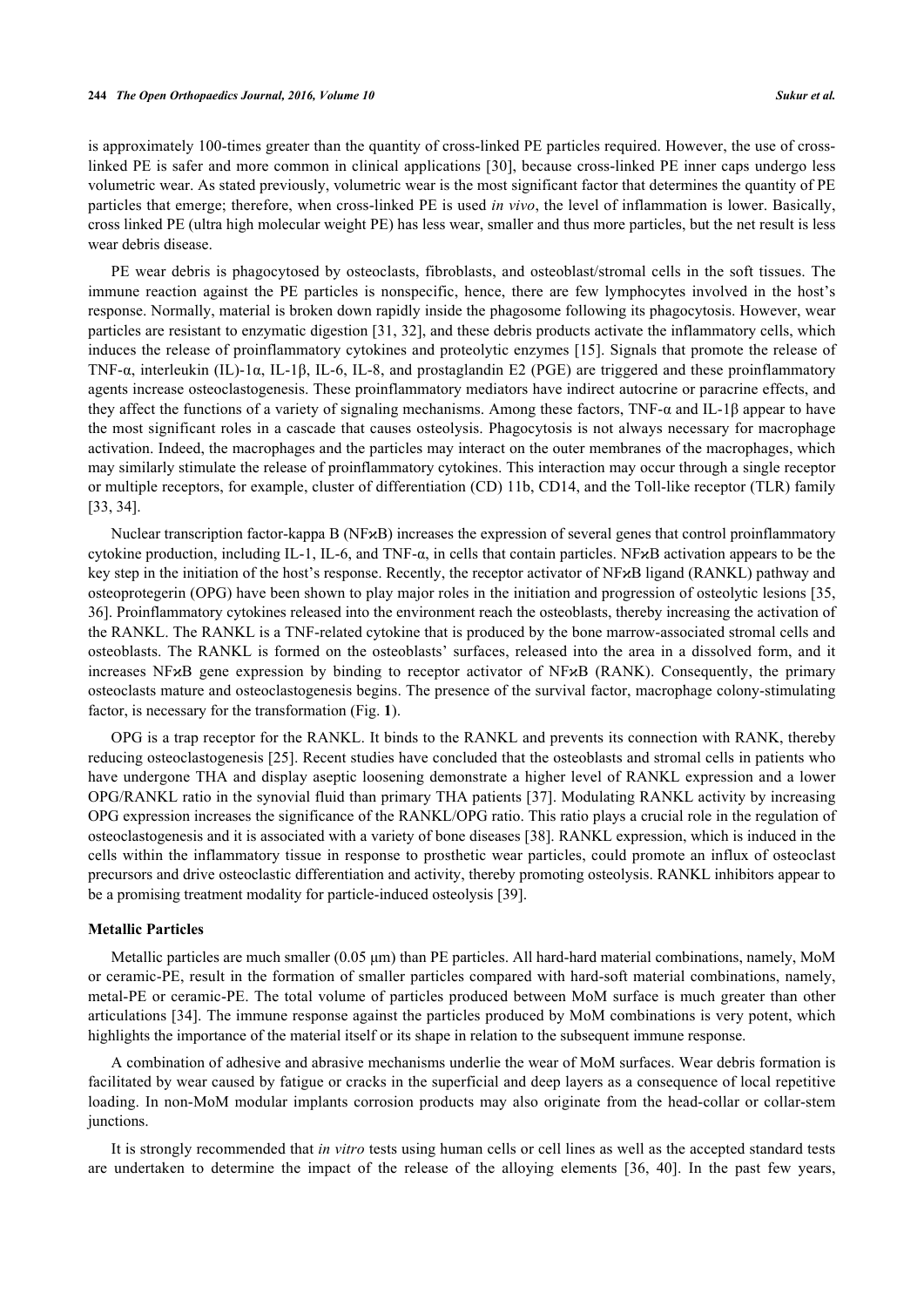magnesium (Mg) has shown great potential as a material for biocompatible and bioabsorbable implants. The most attractive physical characteristics of Mg are its high specific strength and an elastic modulus that closely resembles human bone [\[41](#page-9-5)]. Recent studies have highlighted the ability of Mg to stimulate bone growth and healing. Other recent experiments have confirmed that the presence of Mg enhances bone cell adhesion to alumina and that it is well tolerated by both osteoblasts and growth plate chondrocytes [[42\]](#page-9-6).

<span id="page-4-0"></span>

**Fig. (1).** The biological mechanisms associated with wear particles. *MCP* = monocyte chemoattractant protein; *MIP* = macrophage inflammatory protein; *TNF* = tumor necrosis factor; *RANKL* = receptor activator of nuclear transcription factor-kappa B ligand; *IL* = interleukin; *M-CSF* = macrophage colony-stimulating factor; *RANK* = receptor activator of nuclear factor kappa B.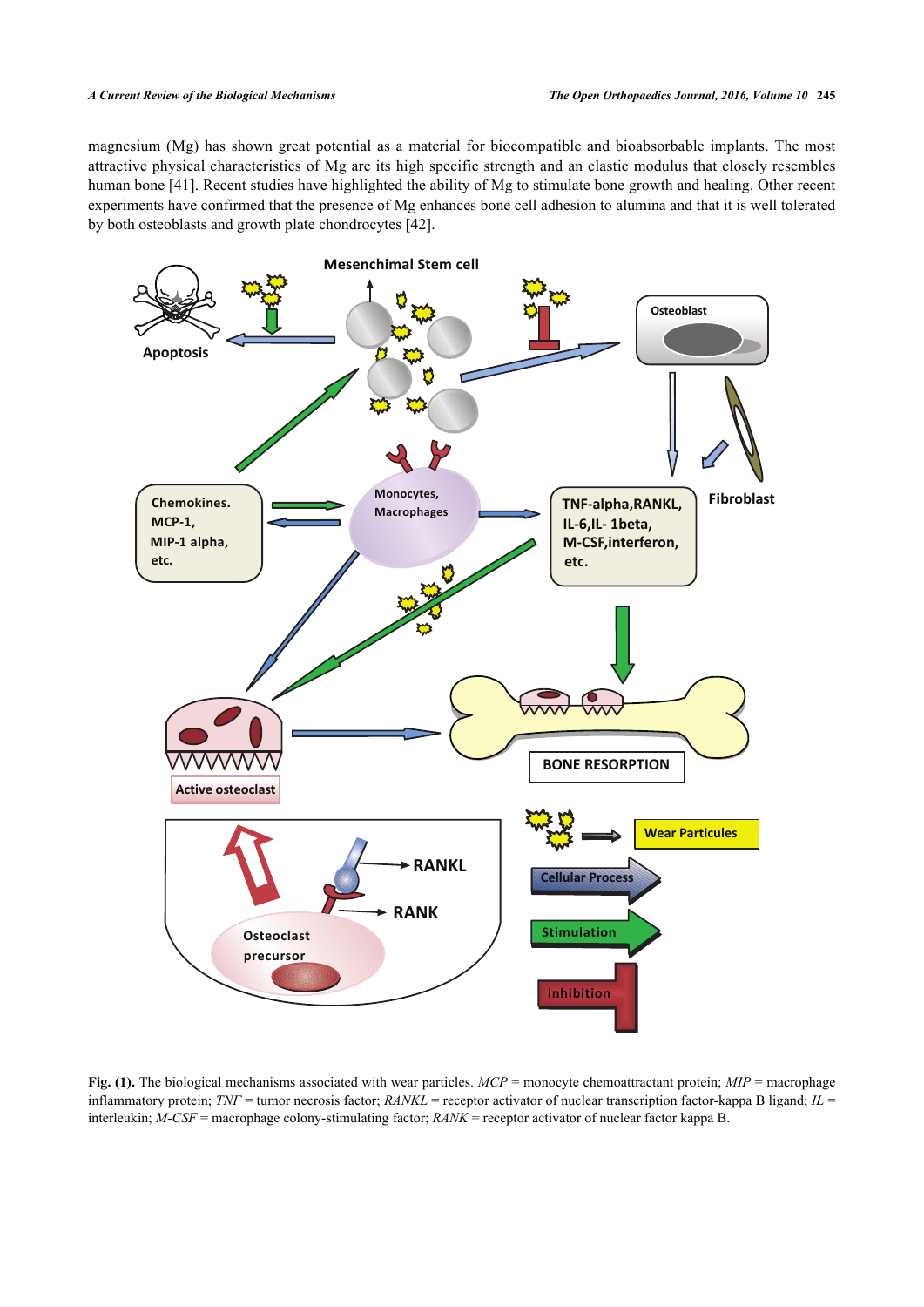# **Hypersensitivity**

MoM weight-bearing surfaces produce metal particles and free metal ions as a consequence of metal (for example, cobalt [Co], chromium [Cr], titanium [Ti], nickel [Ni], and molybdenum [Mo]) corrosion. The ionic forms of the metal particles interact with the anions and proteins in the body fluids and the phagosomes, eventually leading to the formation of organometallic complexes, inorganic metal salts, and oxides. These complexes lead to the development of perivascular lymphocytic infiltrates and aseptic lymphocyte-dominant vasculitis-related lesions or lymphocytedominant immunological answer. These ionic compounds are of different sizes, and have different stabilities, resolutions, bioavailabilities, and bioactive potentials. In the tissues that surround a loosened implant there is often a type IV hypersensitivity reaction that comprises vasculitis and lymphocyte accumulations [\[38](#page-9-2), [43\]](#page-9-7). An immune response that could be attributed to exposure to particular materials has not been demonstrated in all patients. Therefore, different mechanisms have been suggested. Metal ions produced on the MoM contact surfaces activate the endothelium and they increase lymphocyte traffic and adhesion. The endothelium plays a central regulatory role in tissue reactions against metallic wear products. In the absence of a type IV hypersensitivity reaction, lymphocytes that have migrated transendothelially and have accumulated in the perivascular zone initiate a reaction against the metal ions.

The host's response against the different metal ions varies. In an *in vitro* study, Catelas *et al.* [[43\]](#page-9-7) observed that Co resulted in a higher level of TNF-α stimulation and that it had a higher stimulatory effect. As a consequence of the high level of TNF-α stimulation, Co has been reported to be more toxic than Cr, even at lower concentrations. Co and Cr ions cause dose- and time-dependent macrophage death [\[44](#page-9-8)]. Furthermore, Ti reduces the number of osteoblasts by inducing apoptosis, and polymethylmethacrylate reduces osteoblast proliferation [[38\]](#page-9-2).

Metal ion concentrations were higher in the bloodstreams of patients with MoM weight-bearing implants compared with those in the normal population. These metal ions and corrosion particles may circulate throughout the whole body and accumulate in tissues, including the brain, liver, and kidney. These accumulations may have side effects that include toxicity, carcinogenicity, and teratogenicity.

Excessive Co levels may cause polycythemia, hypothyroidism, cardiomyopathy, and carcinogenesis, excessive Cr levels may cause nephropathy, hypersensitivity, and carcinogenesis, excessive Ni levels may cause eczematous dermatitis, hypersensitivity, and carcinogenesis, and excessive vanadium levels may cause cardiac and renal dysfunction, hypertension, and manic-depressive psychosis.

### **Ceramic Particles**

Ceramic implants similarly form particles that cause the production of osteolytic cytokines from macrophages. However, aluminum particles cause significantly less irritation than PE and they cause lower releases of TNF-α and PGE2. Compared with MoM, ceramic-on-ceramic surfaces have less volumetric wear and, as a result, approximately 10-times less particle formation, which is an important advantage. The inflammatory response generated by the particles and the bone resorption they cause are lower than those caused by PE debris. Recent studies have shown that aluminum oxide  $(Al_2O_3)$  ceramic particles are less genotoxic to human cells than CoCr metal alloy particles *in vitro*.  $Al_2O_3$ particles are not cytotoxic to, but they are weakly genotoxic to human cells *in vivo* [\[44](#page-9-8)].

## **Tantalum Particles**

The tribologic performances of Ti implants covered with tantalum (Ta) were analyzed *in vitro* using laser techniques. Ta is preferable for implants, because it is highly resistant to corrosion and it is a biocompatible metal with a low ion release rate. The coating increases the mechanical and tribologic properties of the high carbon CoCrMo biomedical alloy. Surfaces that have been laser coated with Ta have been shown to be associated with a reduction in the development of wear debris originating from the movement of the bone implant interface during the early phase. It has shown that compared with Ti and stainless steel, Ta was highly resistant to corrosion and erosion, and that it did not undergo any significant changes with respect to weight or roughness. Tantalum is also the most compatible metal with osteoblasts [\[38](#page-9-2)].

# **Osteoblasts and Osteolysis**

The role of osteoblasts has not been sufficiently elucidated; however, they may indirectly increase osteolysis through the cytokines they secrete, thereby reducing bone formation. Wear debris causes osteolysis by increasing osteoclast activity and suppressing bone formation [[38\]](#page-9-2), and normal osteoblastic activity is suppressed. Osteoblasts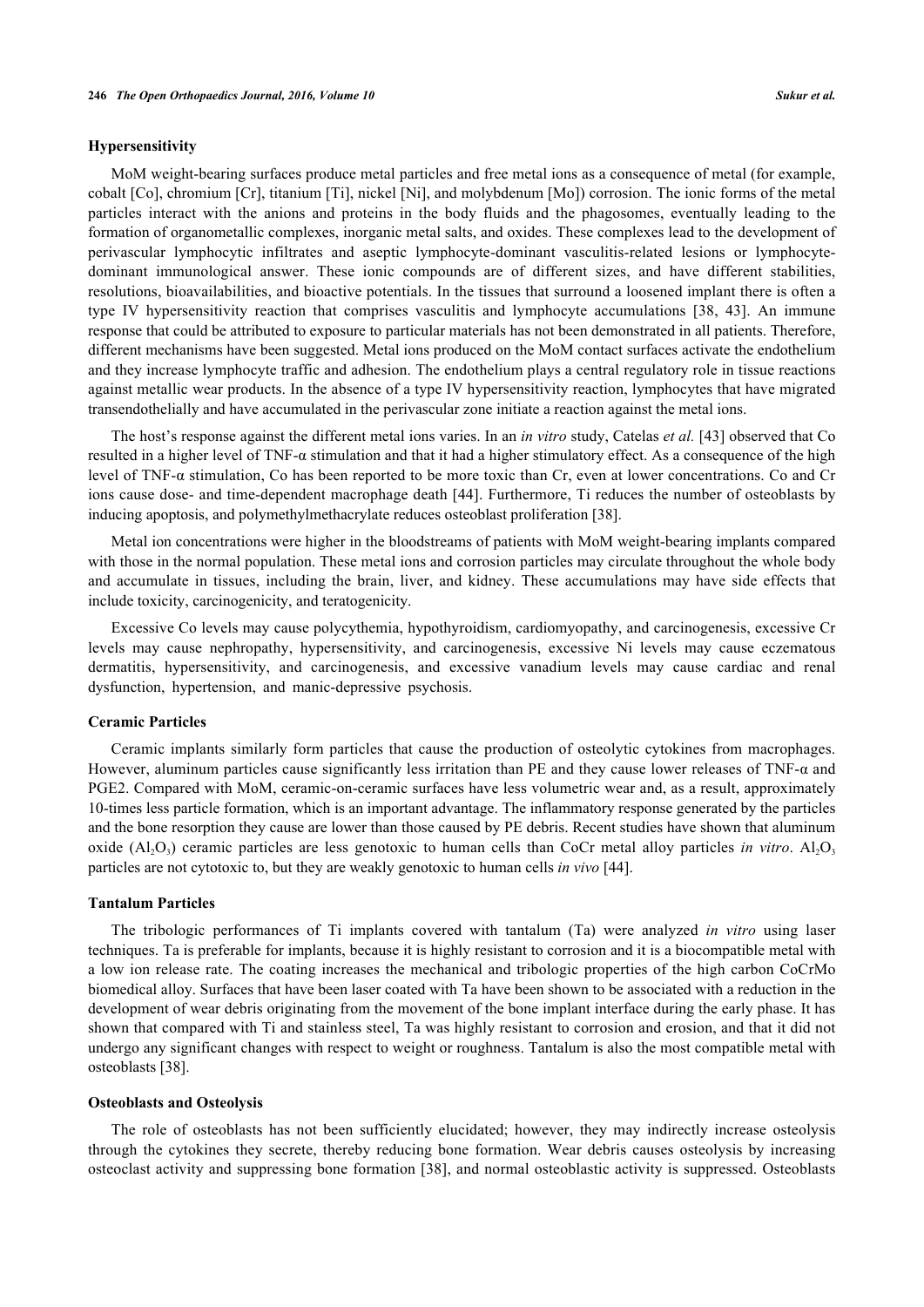have an inflammatory signal response that is very similar to that of macrophages. Wear debris induces the activation of NF<sub>X</sub>B and the release of IL-6, which disrupt collagen synthesis. This may cause the induction and persistence of the PPO cascade [\[45](#page-9-9)]. Metallic and polymeric particles reduce the expression of collagen types I and III by the osteoblasts [\[38](#page-9-2), [46](#page-9-10)]. Vermes *et al.* [\[45](#page-9-9)] showed the antagonistic effect of wear debris on the procollagen a1(I) gene in osteoblasts *in vivo*. PE debris also reduces matrix production by osteoblasts. All of these factors negatively affect osteoblast activity and the resorbed bone cannot be replaced.

Macrophages reduce their expression and release of matrix metalloproteins when they are exposed to wear debris *in vitro*. The findings from a study by Pap *et al*. [\[47](#page-9-11)] showed that fibroblasts located in the areas of bone resorption had increased levels of expression of membrane-type 1 metalloproteinase (MMP), whereas periprosthetic tissues expressed MMP-1, MMP-2, MMP-3, and MMP-9. These findings suggest that increased extracellular matrix protease levels contribute to tissue destruction [[43\]](#page-9-7).

## **Endotoxins and Osteolysis**

The findings from numerous studies have provided evidence for the existence of factors that negatively affect osteointegration and result in local bone resorption. Recent studies have also focused on bacterial debris products [\[3](#page-7-2), [48](#page-9-12), [49\]](#page-9-13). Bacterial debris products have been detected on implants at high concentrations, and, recently, it has been determined that they inhibit osteointegration. This has led to the suggestion that the presence of a subclinical infection could be an etiologic factor in patients diagnosed with aseptic loosening. Infection rates are higher in inflammatory arthropathies and in immunocompromised patients. One study's findings determined much higher concentrations of bacterial debris products in periprosthetic tissues [[50\]](#page-9-14).

The best known bacterial debris molecule is lipopolysaccharide (LPS), which is found in the cell walls of gramnegative bacteria [[49\]](#page-9-13). Also, lipoteichoic acid from gram-positive bacteria, and lipopeptides and peptidoglycans from both gram-positive and gram-negative bacteria show effects that are similar to those of LPS [\[51\]](#page-9-15). LPS has an affinity for biomaterial surfaces [\[49](#page-9-13)]. LPS interacts with TLR4, which is found in the membranes of cells from numerous mammals. TLR4-related signal pathways activate macrophages through LPS and they induce an inflammatory response [\[52](#page-9-16), [53](#page-9-17)]. When LPS interacts with TLR4, factors that include the myeloid differentiation primary response gene 88, IL receptor-associated kinase (IRAK) 1, IRAK2, IRAK4, and TNF receptor-associated factor 6, interact, causing a chain reaction that results in NFϰB activation, which leads to the release of proinflammatory cytokines such as TNFα, IL-1b, and IL-6 [\[53](#page-9-17)].

LPS induces osteoblasts to release IL-1, IL-6, PGE2, and the RANKL. These mediators are responsible for the maturation and activation of the osteoclasts [[54,](#page-9-18) [55](#page-9-19)]. Activated osteoclasts initiate local bone resorption. LPS also inhibits the differentiation of osteoblasts to osteocytes, thereby preventing new bone formation. This bacterial debris product, which has been detected in the osteolysis area, is from three known sources. First, LPS can be found at high concentrations on implants despite sterilization, and it is transferred to the body when the implants are inserted [[56,](#page-10-0) [57\]](#page-10-1). The severe inflammatory response and the local bone resorption that is not associated with any clinical signs of infection may be explained by this mechanism. The United States Food and Drug Administration (USFDA) recently released an endotoxin guide, which states that the amount of endotoxin on an implant should be under 0.5 endotoxin units/mL. The USFDA also mandated companies that produce implants to reduce the LPS density by immersing the implants in water and removing them [\[53](#page-9-17), [54](#page-9-18)]. However, while this method is effective for cardiac devices, its efficacy in relation to orthopedic implants remains controversial [\[49,](#page-9-13) [58\]](#page-10-2). Systemic endotoxins in the body may provide the second source of bacterial debris [[44\]](#page-9-8), and these may originate from the intestinal flora, minor infections, and dental procedures. Although patients who carry systemic endotoxins do not show any clinical or microbiological signs, wear particles from the implants are exposed to the LPS that is derived from the remote infection foci [\[52\]](#page-9-16). The third source of bacterial debris is the bacteria that are present at subclinical concentrations on the implants and wear particles [\[50](#page-9-14)].

# **CONCLUSION AND FUTURE DIRECTIONS**

It is clear that debris particles can lead to the production of degradation products, a highly inflammatory biological response, periprosthetic bone loss, and aseptic loosening. Bacterial debris is also detected during osteolysis. Since larger numbers of younger and more active patients are requiring hip prosthetic implants, gaining a better understanding of the biological activities of wear particles from the bearing components is crucial to determine the clinical effects of these particles, and to develop materials with improved wear and corrosion resistance. Despite advances in THA, wearinduced PPO and aseptic loosening continue to be major factors that affect prosthetic joint longevity. Biomarkers could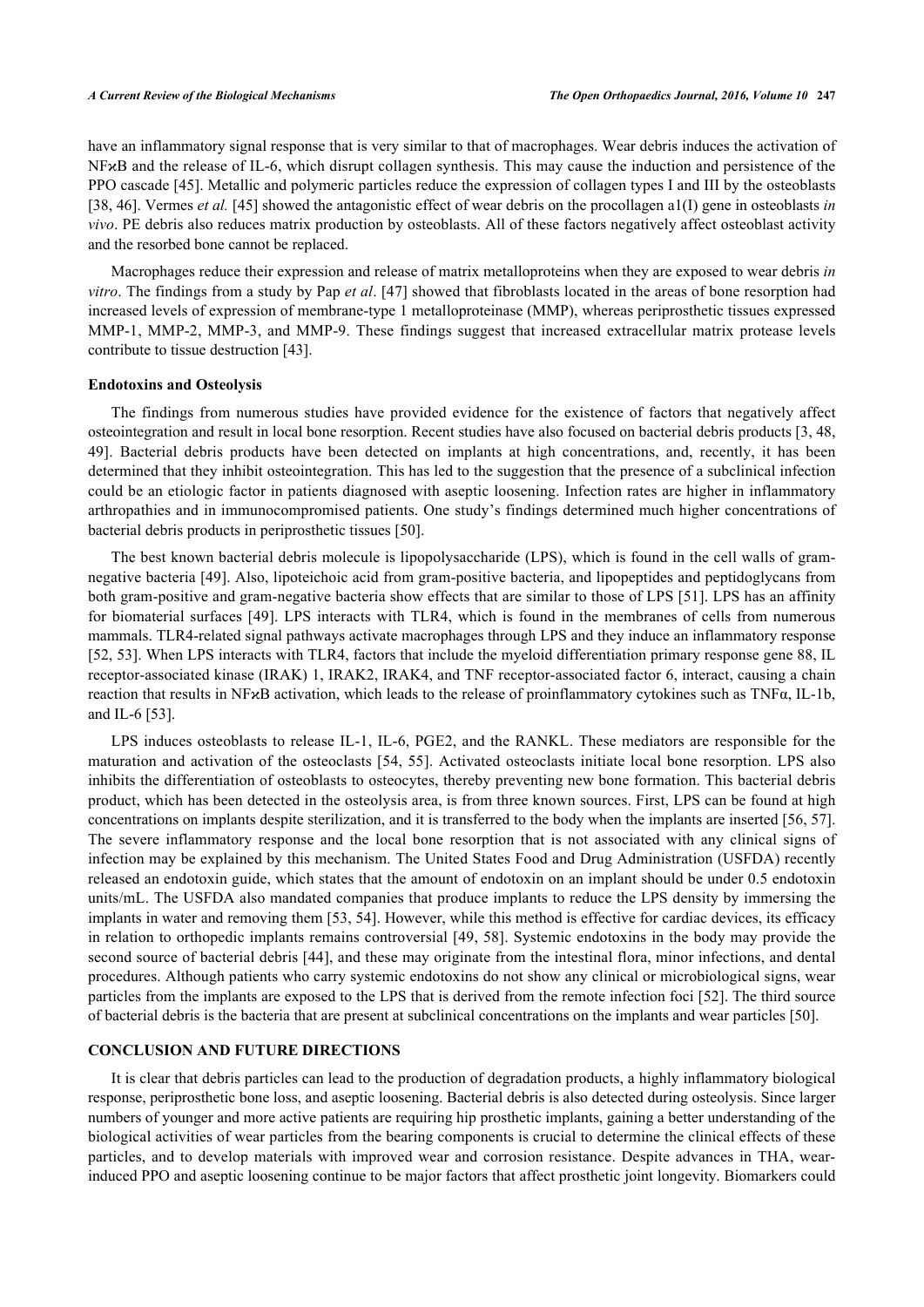be exploited as easy and objective diagnostic and prognostic targets that would enable testing for osteolysis after THA. Further research is needed to identify new biomarkers in PPO. Recent improvements in radiology will facilitate the early diagnosis of intracapsular particle disease before bone resorption occurs. As increasing number of more active and younger patients undergo THA, monitoring implant wear will become increasingly important. Pharmacologic treatment seems attractive, but there is no proven or approved drug therapy that can prevent or inhibit PPO. Furthermore, orthopedic surgeons should not think that more surgery will cure all of the problems associated with PPO. Given the biological mechanisms underlying PPO, greater emphasis should be placed on reducing PPO through early detection and nonsurgical management. This will maximize the efficiency and cost-effectiveness of THA. New research is needed to find new agents that stop the inflammatory process that follows the emergence of wear debris after THA.

# **CONFLICT OF INTEREST**

The authors confirm that this article content has no conflict of interest.

# **ACKNOWLEDGEMENTS**

Declared none.

# **REFERENCES**

- <span id="page-7-0"></span>[1] Greidanus NV, Peterson RC, Masri BA, Garbuz DS. Quality of life outcomes in revision versus primary total knee arthroplasty. J Arthroplasty 2011; 26(4): 615-20. [\[http://dx.doi.org/10.1016/j.arth.2010.04.026](http://dx.doi.org/10.1016/j.arth.2010.04.026)] [PMID: [20541360](http://www.ncbi.nlm.nih.gov/pubmed/20541360)]
- <span id="page-7-1"></span>[2] Harris WH. Osteolysis and particle disease in hip replacement. A review. Acta Orthop Scand 1994; 65(1): 113-23. [\[http://dx.doi.org/10.3109/17453679408993734\]](http://dx.doi.org/10.3109/17453679408993734) [PMID: [8154274](http://www.ncbi.nlm.nih.gov/pubmed/8154274)]
- <span id="page-7-2"></span>[3] Dean JC, Tisdel CL, Goldberg VM, Parr J, Davy D, Stevenson S. Effects of hydroxyapatite tricalcium phosphate coating and intracancellous placement on bone ingrowth in titanium fibermetal implants. J Arthroplasty 1995; 10(6): 830-8. [\[http://dx.doi.org/10.1016/S0883-5403\(05\)80083-X\]](http://dx.doi.org/10.1016/S0883-5403(05)80083-X) [PMID: [8749769](http://www.ncbi.nlm.nih.gov/pubmed/8749769)]
- <span id="page-7-3"></span>[4] Gallo J, Raska M, Mrázek F, Petrek M. Bone remodeling, particle disease and individual susceptibility to periprosthetic osteolysis. Physiol Res 2008; 57(3): 339-49. [PMID: [17465692\]](http://www.ncbi.nlm.nih.gov/pubmed/17465692)
- <span id="page-7-4"></span>[5] Wataha JC. Materials for endosseous dental implants. J Oral Rehabil 1996; 23(2): 79-90. [\[http://dx.doi.org/10.1111/j.1365-2842.1996.tb01214.x\]](http://dx.doi.org/10.1111/j.1365-2842.1996.tb01214.x) [PMID: [8850057](http://www.ncbi.nlm.nih.gov/pubmed/8850057)]
- <span id="page-7-5"></span>[6] Pedersen AB, Mehnert F, Odgaard A, Schrøder HM. Existing data sources for clinical epidemiology: The Danish Knee Arthroplasty Register. Clin Epidemiol 2012; 4: 125-35. [\[http://dx.doi.org/10.2147/CLEP.S30050\]](http://dx.doi.org/10.2147/CLEP.S30050) [PMID: [22701092](http://www.ncbi.nlm.nih.gov/pubmed/22701092)]
- <span id="page-7-6"></span>[7] Paxton EW, Furnes O, Namba RS, Inacio MC, Fenstad AM, Havelin LI. Comparison of the Norwegian knee arthroplasty register and a United States arthroplasty registry. J Bone Joint Surg Am 2011; 93(Suppl. 3): 20-30. [\[http://dx.doi.org/10.2106/JBJS.K.01045\]](http://dx.doi.org/10.2106/JBJS.K.01045) [PMID: [22262419](http://www.ncbi.nlm.nih.gov/pubmed/22262419)]
- <span id="page-7-7"></span>[8] Illingworth KD, Wachter N, Maloney WJ, Paprosky WG, Ries MD, Saleh KJ. Advances in acetabular osteolysis: biomarkers, imaging, and pharmacologic management. Instr Course Lect 2014; 63: 177-86. [PMID: [24720304\]](http://www.ncbi.nlm.nih.gov/pubmed/24720304)
- <span id="page-7-8"></span>[9] Oparaugo PC, Clarke IC, Malchau H, Herberts P. Correlation of wear debris-induced osteolysis and revision with volumetric wear-rates of polyethylene: a survey of 8 reports in the literature. Acta Orthop Scand 2001; 72(1): 22-8. [\[http://dx.doi.org/10.1080/000164701753606644\]](http://dx.doi.org/10.1080/000164701753606644) [PMID: [11327409](http://www.ncbi.nlm.nih.gov/pubmed/11327409)]
- <span id="page-7-9"></span>[10] Bitar D, Parvizi J. Biological response to prosthetic debris. World J Orthop 2015; 6(2): 172-89. [\[http://dx.doi.org/10.5312/wjo.v6.i2.172](http://dx.doi.org/10.5312/wjo.v6.i2.172)] [PMID: [25793158\]](http://www.ncbi.nlm.nih.gov/pubmed/25793158)
- <span id="page-7-10"></span>[11] Rujitanaroj PO, Jao B, Yang J, *et al.* Controlling fibrous capsule formation through long-term down-regulation of collagen type I (COL1A1) expression by nanofiber-mediated siRNA gene silencing. Acta Biomater 2013; 9(1): 4513-24. [\[http://dx.doi.org/10.1016/j.actbio.2012.09.029\]](http://dx.doi.org/10.1016/j.actbio.2012.09.029) [PMID: [23036951](http://www.ncbi.nlm.nih.gov/pubmed/23036951)]
- <span id="page-7-11"></span>[12] Messier SP, Gutekunst DJ, Davis C, DeVita P. Weight loss reduces knee-joint loads in overweight and obese older adults with knee osteoarthritis. Arthritis Rheum 2005; 52(7): 2026-32. [\[http://dx.doi.org/10.1002/art.21139](http://dx.doi.org/10.1002/art.21139)] [PMID: [15986358\]](http://www.ncbi.nlm.nih.gov/pubmed/15986358)
- <span id="page-7-12"></span>[13] Gallo J, Goodman SB, Konttinen YT, Raska M. Particle disease: biologic mechanisms of periprosthetic osteolysis in total hip arthroplasty. Innate Immun 2013; 19(2): 213-24. [\[http://dx.doi.org/10.1177/1753425912451779\]](http://dx.doi.org/10.1177/1753425912451779) [PMID: [22751380](http://www.ncbi.nlm.nih.gov/pubmed/22751380)]
- <span id="page-7-13"></span>[14] Davies AP, Willert HG, Campbell PA, Learmonth ID, Case CP. An unusual lymphocytic perivascular infiltration in tissues around contemporary metal-on-metal joint replacements. J Bone Joint Surg Am 2005; 87(1): 18-27. [\[http://dx.doi.org/10.2106/JBJS.C.00949](http://dx.doi.org/10.2106/JBJS.C.00949)] [PMID: [15634811\]](http://www.ncbi.nlm.nih.gov/pubmed/15634811)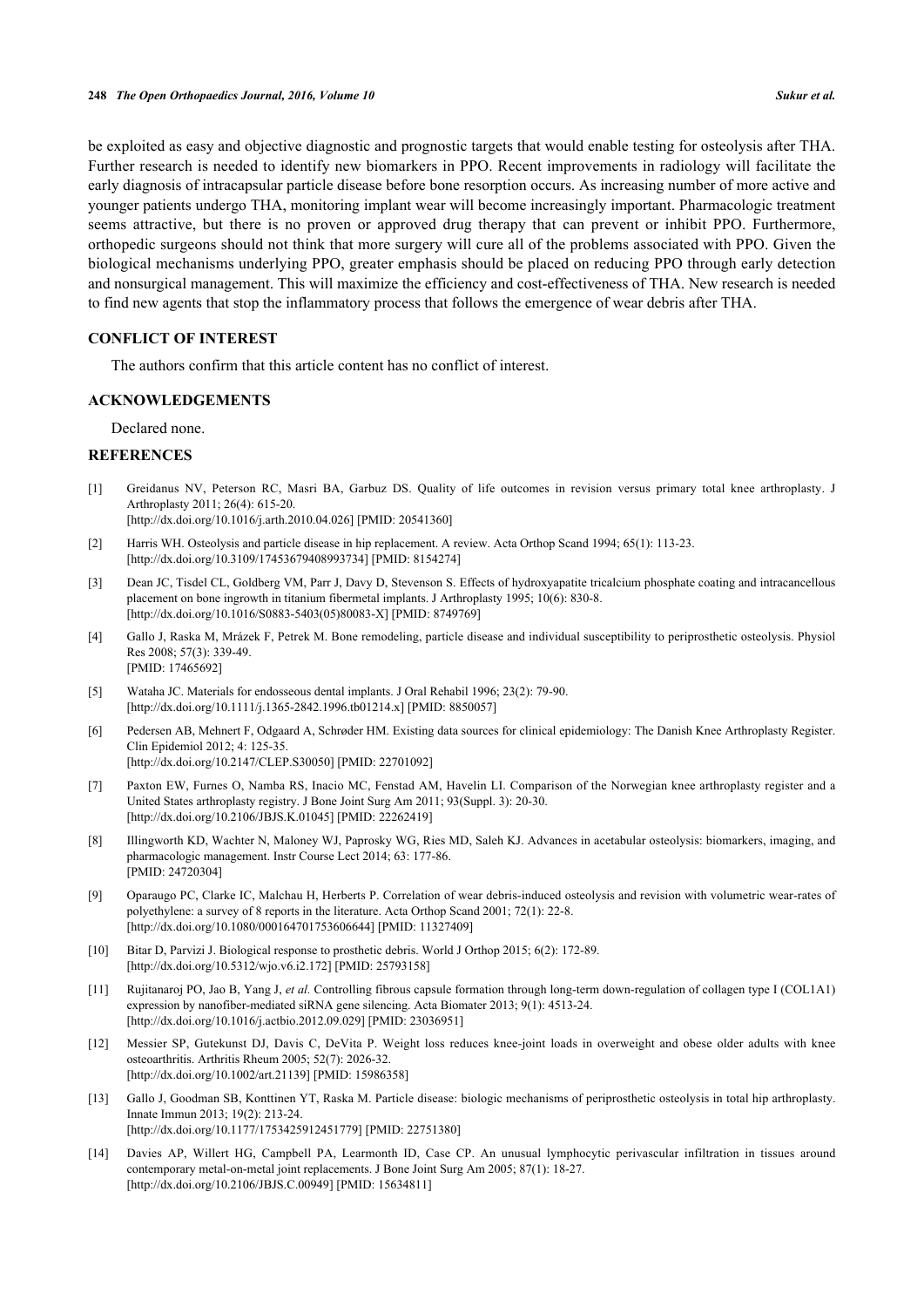- <span id="page-8-0"></span>[15] Sinha RK, Shanbhag AS, Maloney WJ, Hasselman CT, Rubash HE. Osteolysis: cause and effect. Instr Course Lect 1998; 47: 307-20. [PMID: [9571432\]](http://www.ncbi.nlm.nih.gov/pubmed/9571432)
- <span id="page-8-1"></span>[16] Duisabeau L, Combrade P, Forest B. Environmental effect on fretting of metallic materials for orthopaedic implants. Wear 2004; 256: 805-16. [\[http://dx.doi.org/10.1016/S0043-1648\(03\)00522-2\]](http://dx.doi.org/10.1016/S0043-1648(03)00522-2)
- <span id="page-8-13"></span>[17] Schramm M, Wirtz DC, Holzwarth U, Pitto RP. The Morse taper junction in modular revision hip replacement--a biomechanical and retrieval analysis. Biomed Tech (Berl) 2000; 45(4): 105-9. [\[http://dx.doi.org/10.1515/bmte.2000.45.4.105\]](http://dx.doi.org/10.1515/bmte.2000.45.4.105) [PMID: [10829545](http://www.ncbi.nlm.nih.gov/pubmed/10829545)]
- <span id="page-8-2"></span>[18] Jauch SY, Huber G, Sellenschloh K, *et al.* Micromotions at the taper interface between stem and neck adapter of a bimodular hip prosthesis during activities of daily living. J Orthop Res 2013; 31(8): 1165-71. [\[http://dx.doi.org/10.1002/jor.22354\]](http://dx.doi.org/10.1002/jor.22354) [PMID: [23553890](http://www.ncbi.nlm.nih.gov/pubmed/23553890)]
- <span id="page-8-3"></span>[19] Mistry JB, Chughtai M, Elmallah RK, *et al.* Trunnionosis in total hip arthroplasty: a review. J Orthop Traumatol 2016; 17(1): 1-6. [\[http://dx.doi.org/10.1007/s10195-016-0391-1\]](http://dx.doi.org/10.1007/s10195-016-0391-1) [PMID: [26868420](http://www.ncbi.nlm.nih.gov/pubmed/26868420)]
- <span id="page-8-4"></span>[20] Pastides PS, Dodd M, Sarraf KM, Willis-Owen CA. Trunnionosis: A pain in the neck. World J Orthop 2013 Oct 18; 4(4): 161-6. [\[http://dx.doi.org/10.5312/wjo.v4.i4.161](http://dx.doi.org/10.5312/wjo.v4.i4.161)]
- <span id="page-8-5"></span>[21] Morawietz L, Classen RA, Schröder JH, *et al.* Proposal for a histopathological consensus classification of the periprosthetic interface membrane. J Clin Pathol 2006; 59(6): 591-7. [\[http://dx.doi.org/10.1136/jcp.2005.027458\]](http://dx.doi.org/10.1136/jcp.2005.027458) [PMID: [16731601](http://www.ncbi.nlm.nih.gov/pubmed/16731601)]
- <span id="page-8-6"></span>[22] Mert M, Oztürkmen Y, Ünkar EA, Erdoğan S, Uzümcügil O. Sciatic nerve compression by an extrapelvic cyst secondary to wear debris after a cementless total hip arthroplasty: A case report and literature review. Int J Surg Case Rep 2013; 4(10): 805-8. [\[http://dx.doi.org/10.1016/j.ijscr.2013.07.008\]](http://dx.doi.org/10.1016/j.ijscr.2013.07.008) [PMID: [23959404](http://www.ncbi.nlm.nih.gov/pubmed/23959404)]
- [23] Berend ME, Ritter MA, Hyldahl HC, Meding JB, Redelman R. Implant migration and failure in total knee arthroplasty is related to body mass index and tibial component size. J Arthroplasty 2008; 23(6)(Suppl. 1): 104-9. [\[http://dx.doi.org/10.1016/j.arth.2008.05.020](http://dx.doi.org/10.1016/j.arth.2008.05.020)] [PMID: [18722310](http://www.ncbi.nlm.nih.gov/pubmed/18722310)]
- <span id="page-8-7"></span>[24] Wong J, Steklov N, Patil S, *et al.* Predicting the effect of tray malalignment on risk for bone damage and implant subsidence after total knee arthroplasty. J Orthop Res 2011; 29(3): 347-53. [\[http://dx.doi.org/10.1002/jor.21221\]](http://dx.doi.org/10.1002/jor.21221) [PMID: [20882595](http://www.ncbi.nlm.nih.gov/pubmed/20882595)]
- <span id="page-8-8"></span>[25] Aspenberg P, van der Vis H. Fluid pressure may cause periprosthetic osteolysis. Particles are not the only thing. Acta Orthop Scand 1998; 69(1): 1-4. [\[http://dx.doi.org/10.3109/17453679809002344\]](http://dx.doi.org/10.3109/17453679809002344) [PMID: [9524506](http://www.ncbi.nlm.nih.gov/pubmed/9524506)]
- <span id="page-8-9"></span>[26] Pap G, Machner A, Rinnert T, *et al.* Development and characteristics of a synovial-like interface membrane around cemented tibial hemiarthroplasties in a novel rat model of aseptic prosthesis loosening. Arthritis Rheum 2001; 44(4): 956-63. [\[http://dx.doi.org/10.1002/1529-0131\(200104\)44:4<956::AID-ANR153>3.0.CO;2-3](http://dx.doi.org/10.1002/1529-0131(200104)44:4<956::AID-ANR153>3.0.CO;2-3)] [PMID: [11315935\]](http://www.ncbi.nlm.nih.gov/pubmed/11315935)
- [27] Goldring SR, Jasty M, Roelke MS, Rourke CM, Bringhurst FR, Harris WH. Formation of a synovial-like membrane at the bone-cement interface. Its role in bone resorption and implant loosening after total hip replacement. Arthritis Rheum 1986; 29(7): 836-42. [\[http://dx.doi.org/10.1002/art.1780290704](http://dx.doi.org/10.1002/art.1780290704)] [PMID: [3091038\]](http://www.ncbi.nlm.nih.gov/pubmed/3091038)
- <span id="page-8-10"></span>[28] Windisch C, Windisch B, Kolb W, Kolb K, Grützner P, Roth A. Osteodensitometry measurements of periprosthetic bone using dual energy X-ray absorptiometry following total knee arthroplasty. Arch Orthop Trauma Surg 2012; 132(11): 1595-601. [\[http://dx.doi.org/10.1007/s00402-012-1601-9\]](http://dx.doi.org/10.1007/s00402-012-1601-9) [PMID: [22886240](http://www.ncbi.nlm.nih.gov/pubmed/22886240)]
- <span id="page-8-11"></span>[29] Banerjee S, Pivec R, Issa K, Kapadia BH, Khanuja HS, Mont MA. Large-diameter femoral heads in total hip arthroplasty: an evidence-based review. Am J Orthop 2014; 43(11): 506-12. [PMID: [25379747\]](http://www.ncbi.nlm.nih.gov/pubmed/25379747)
- <span id="page-8-12"></span>[30] Musib MK. Response to ultra-high molecular weight polyethylene particles. Am J Biomed Eng 2011; 1(1): 7-12. [\[http://dx.doi.org/10.5923/j.ajbe.20110101.02](http://dx.doi.org/10.5923/j.ajbe.20110101.02)]
- <span id="page-8-14"></span>[31] Vermes C, Chandrasekaran R, Jacobs JJ, Galante JO, Roebuck KA, Glant TT. The effects of particulate wear debris, cytokines, and growth factors on the functions of MG-63 osteoblasts. J Bone Joint Surg Am 2001; 83-A(2): 201-11. [PMID: [11216681\]](http://www.ncbi.nlm.nih.gov/pubmed/11216681)
- <span id="page-8-15"></span>[32] Hodrick JT, Severson EP, McAlister DS, Dahl B, Hofmann AA. Highly crosslinked polyethylene is safe for use in total knee arthroplasty. Clin Orthop Relat Res 2008; 466(11): 2806-12. [\[http://dx.doi.org/10.1007/s11999-008-0472-4\]](http://dx.doi.org/10.1007/s11999-008-0472-4) [PMID: [18781371](http://www.ncbi.nlm.nih.gov/pubmed/18781371)]
- <span id="page-8-16"></span>[33] Ingram JH, Stone M, Fisher J, Ingham E. The influence of molecular weight, crosslinking and counterface roughness on TNF-alpha production by macrophages in response to ultra high molecular weight polyethylene particles. Biomaterials 2004; 25(17): 3511-22. [\[http://dx.doi.org/10.1016/j.biomaterials.2003.10.054\]](http://dx.doi.org/10.1016/j.biomaterials.2003.10.054) [PMID: [15020125](http://www.ncbi.nlm.nih.gov/pubmed/15020125)]
- <span id="page-8-17"></span>[34] Willert HG, Buchhorn GH, Fayyazi A, Lohmann C. Histopathological changes around metal/metal joints indicate delayed type hypersensitivity. Preliminary results of 14 cases. Osteologie 2000; 9: 2-16.
- <span id="page-8-18"></span>[35] Jacobs JJ, Roebuck KA, Archibeck M, Hallab NJ, Glant TT. Osteolysis: basic science. Clin Orthop Relat Res 2001; (393): 71-7. [\[http://dx.doi.org/10.1097/00003086-200112000-00008](http://dx.doi.org/10.1097/00003086-200112000-00008)] [PMID: [11764373\]](http://www.ncbi.nlm.nih.gov/pubmed/11764373)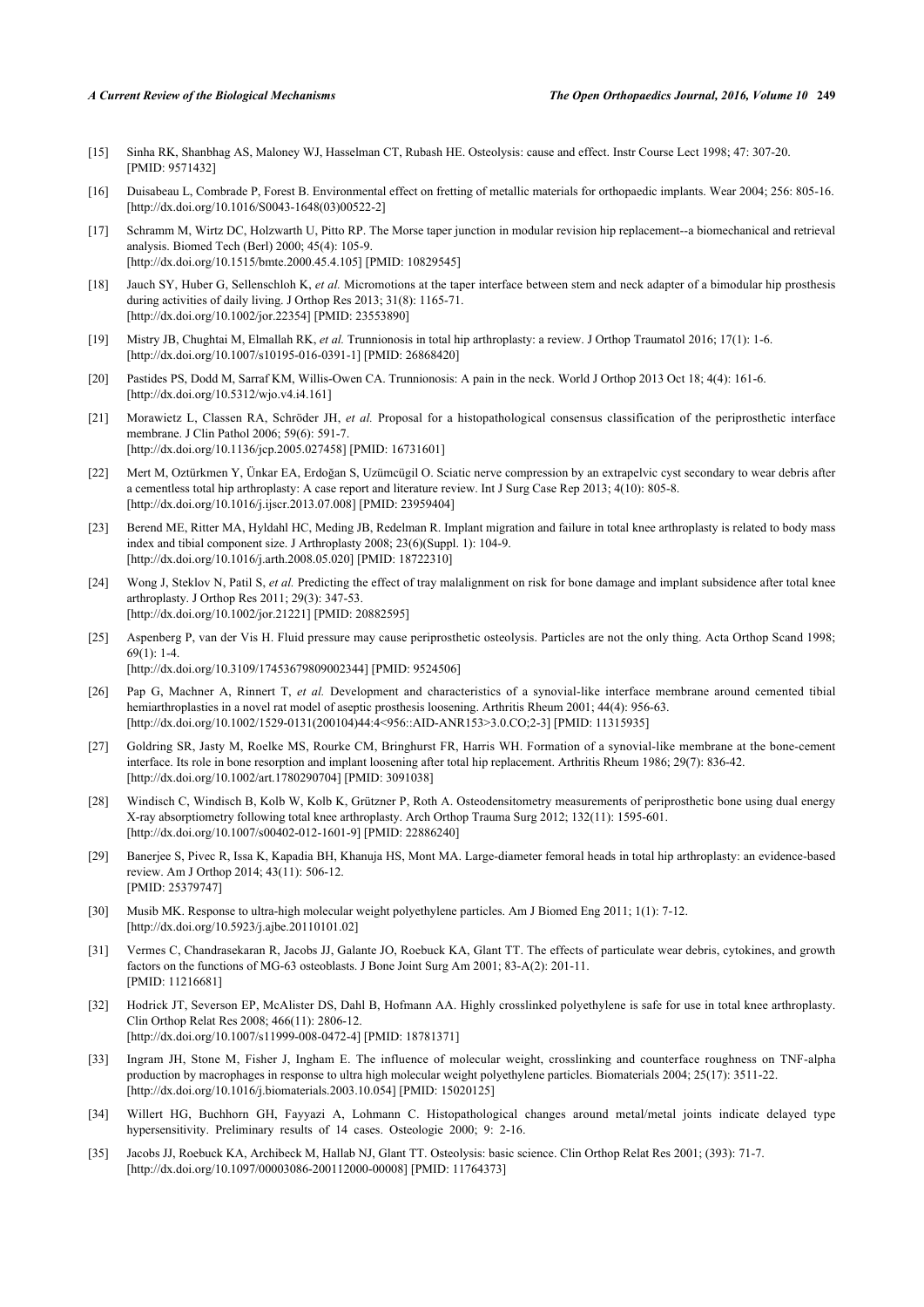### **250** *The Open Orthopaedics Journal, 2016, Volume 10 Sukur et al.*

- <span id="page-9-0"></span>[36] Goodman SB, Gibon E, Yao Z. The basic science of periprosthetic osteolysis. Instr Course Lect 2013; 62: 201-6. [PMID: [23395025\]](http://www.ncbi.nlm.nih.gov/pubmed/23395025)
- <span id="page-9-1"></span>[37] Wang CT, Lin YT, Chiang BL, Lee SS, Hou SM. Over-expression of receptor activator of nuclear factor-kappaB ligand (RANKL), inflammatory cytokines, and chemokines in periprosthetic osteolysis of loosened total hip arthroplasty. Biomaterials 2010; 31(1): 77-82. [\[http://dx.doi.org/10.1016/j.biomaterials.2009.09.017\]](http://dx.doi.org/10.1016/j.biomaterials.2009.09.017) [PMID: [19781765](http://www.ncbi.nlm.nih.gov/pubmed/19781765)]
- <span id="page-9-2"></span>[38] Purdue PE, Koulouvaris P, Nestor BJ, Sculco TP. The central role of wear debris in periprosthetic osteolysis. HSS J 2006; 2(2): 102-13. [\[http://dx.doi.org/10.1007/s11420-006-9003-6\]](http://dx.doi.org/10.1007/s11420-006-9003-6) [PMID: [18751821](http://www.ncbi.nlm.nih.gov/pubmed/18751821)]
- <span id="page-9-3"></span>[39] Atkins GJ, Haynes DR, Howie DW, Findlay DM. Role of polyethylene particles in peri-prosthetic osteolysis: A review. World J Orthop 2011; 2(10): 93-101. [\[http://dx.doi.org/10.5312/wjo.v2.i10.93](http://dx.doi.org/10.5312/wjo.v2.i10.93)] [PMID: [22474627\]](http://www.ncbi.nlm.nih.gov/pubmed/22474627)
- <span id="page-9-4"></span>[40] Witte F, Hort N, Vogt C, *et al.* Degradable biomaterials based on magnesium corrosion. Curr Opin Solid State Mater Sci 2008; 12(5-6): 63-72. [\[http://dx.doi.org/10.1016/j.cossms.2009.04.001](http://dx.doi.org/10.1016/j.cossms.2009.04.001)]
- <span id="page-9-5"></span>[41] Feyerabend F, Fischer J, Holtz J, *et al.* Evaluation of short-term effects of rare earth and other elements used in magnesium alloys on primary cells and cell lines. Acta Biomater 2010; 6(5): 1834-42. [\[http://dx.doi.org/10.1016/j.actbio.2009.09.024\]](http://dx.doi.org/10.1016/j.actbio.2009.09.024) [PMID: [19800429](http://www.ncbi.nlm.nih.gov/pubmed/19800429)]
- <span id="page-9-6"></span>[42] Pichler K, Kraus T, Martinelli E, *et al.* Cellular reactions to biodegradable magnesium alloys on human growth plate chondrocytes and osteoblasts. Int Orthop 2014; 38(4): 881-9. [\[http://dx.doi.org/10.1007/s00264-013-2163-3\]](http://dx.doi.org/10.1007/s00264-013-2163-3) [PMID: [24258151](http://www.ncbi.nlm.nih.gov/pubmed/24258151)]
- <span id="page-9-7"></span>[43] Catelas I, Petit A, Zukor DJ, Antoniou J, Huk OL. TNF-alpha secretion and macrophage mortality induced by cobalt and chromium ions in vitro-qualitative analysis of apoptosis. Biomaterials 2003; 24(3): 383-91. [\[http://dx.doi.org/10.1016/S0142-9612\(02\)00351-4\]](http://dx.doi.org/10.1016/S0142-9612(02)00351-4) [PMID: [12423593](http://www.ncbi.nlm.nih.gov/pubmed/12423593)]
- <span id="page-9-8"></span>[44] Tsaousi A, Jones E, Case CP. The *in vitro* genotoxicity of orthopaedic ceramic (Al2O3) and metal (CoCr alloy) particles. Mutat Res 2010; 697(1-2): 1-9. [\[http://dx.doi.org/10.1016/j.mrgentox.2010.01.012\]](http://dx.doi.org/10.1016/j.mrgentox.2010.01.012) [PMID: [20139029](http://www.ncbi.nlm.nih.gov/pubmed/20139029)]
- <span id="page-9-9"></span>[45] Vermes C, Roebuck KA, Chandrasekaran R, Dobai JG, Jacobs JJ, Glant TT. Particulate wear debris activates protein tyrosine kinases and nuclear factor kappaB, which down-regulates type I collagen synthesis in human osteoblasts. J Bone Miner Res 2000; 15(9): 1756-65. [\[http://dx.doi.org/10.1359/jbmr.2000.15.9.1756\]](http://dx.doi.org/10.1359/jbmr.2000.15.9.1756) [PMID: [10976995](http://www.ncbi.nlm.nih.gov/pubmed/10976995)]
- <span id="page-9-10"></span>[46] Jimbo R, Sawase T, Shibata Y, *et al.* Enhanced osseointegration by the chemotactic activity of plasma fibronectin for cellular fibronectin positive cells. Biomaterials 2007; 28(24): 3469-77. [\[http://dx.doi.org/10.1016/j.biomaterials.2007.04.029\]](http://dx.doi.org/10.1016/j.biomaterials.2007.04.029) [PMID: [17512051](http://www.ncbi.nlm.nih.gov/pubmed/17512051)]
- <span id="page-9-11"></span>[47] Pap T, Pap G, Hummel KM, *et al.* Membrane-type-1 matrix metalloproteinase is abundantly expressed in fibroblasts and osteoclasts at the bone-implant interface of aseptically loosened joint arthroplasties in situ. J Rheumatol 1999; 26(1): 166-9. [PMID: [9918259\]](http://www.ncbi.nlm.nih.gov/pubmed/9918259)
- <span id="page-9-12"></span>[48] Bonsignore LA, Anderson JR, Lee Z, Goldberg VM, Greenfield EM. Adherent lipopolysaccharide inhibits the osseointegration of orthopedic implants by impairing osteoblast differentiation. Bone 2013; 52(1): 93-101. [\[http://dx.doi.org/10.1016/j.bone.2012.09.011\]](http://dx.doi.org/10.1016/j.bone.2012.09.011) [PMID: [22995462](http://www.ncbi.nlm.nih.gov/pubmed/22995462)]
- <span id="page-9-13"></span>[49] Nalepka JL, Lee MJ, Kraay MJ, *et al.* Lipopolysaccharide found in aseptic loosening of patients with inflammatory arthritis. Clin Orthop Relat Res 2006; 451(451): 229-35. [\[http://dx.doi.org/10.1097/01.blo.0000224050.94248.38](http://dx.doi.org/10.1097/01.blo.0000224050.94248.38)] [PMID: [16735873\]](http://www.ncbi.nlm.nih.gov/pubmed/16735873)
- <span id="page-9-14"></span>[50] Henderson B, Poole S, Wilson M. Bacterial modulins: a novel class of virulence factors which cause host tissue pathology by inducing cytokine synthesis. Microbiol Rev 1996; 60(2): 316-41. [PMID: [8801436\]](http://www.ncbi.nlm.nih.gov/pubmed/8801436)
- <span id="page-9-15"></span>[51] Bi Y, Seabold JM, Kaar SG, *et al.* Adherent endotoxin on orthopedic wear particles stimulates cytokine production and osteoclast differentiation. J Bone Miner Res 2001; 16(11): 2082-91. [\[http://dx.doi.org/10.1359/jbmr.2001.16.11.2082\]](http://dx.doi.org/10.1359/jbmr.2001.16.11.2082) [PMID: [11697805](http://www.ncbi.nlm.nih.gov/pubmed/11697805)]
- <span id="page-9-16"></span>[52] Hirayama T, Tamaki Y, Takakubo Y, *et al.* Toll-like receptors and their adaptors are regulated in macrophages after phagocytosis of lipopolysaccharide-coated titanium particles. J Orthop Res 2011; 29(7): 984-92. [\[http://dx.doi.org/10.1002/jor.21369\]](http://dx.doi.org/10.1002/jor.21369) [PMID: [21308757](http://www.ncbi.nlm.nih.gov/pubmed/21308757)]
- <span id="page-9-17"></span>[53] Ishimi Y, Miyaura C, Jin CH, *et al.* IL-6 is produced by osteoblasts and induces bone resorption. J Immunol 1990; 145(10): 3297-303. [PMID: [2121824\]](http://www.ncbi.nlm.nih.gov/pubmed/2121824)
- <span id="page-9-18"></span>[54] Keeting PE, Rifas L, Harris SA, *et al.* Evidence for interleukin-1 beta production by cultured normal human osteoblast-like cells. J Bone Miner Res 1991; 6(8): 827-33. [\[http://dx.doi.org/10.1002/jbmr.5650060807\]](http://dx.doi.org/10.1002/jbmr.5650060807) [PMID: [1785373](http://www.ncbi.nlm.nih.gov/pubmed/1785373)]
- <span id="page-9-19"></span>[55] Ragab AA, Van De Motter R, Lavish SA, *et al.* Measurement and removal of adherent endotoxin from titanium particles and implant surfaces. J Orthop Res 1999; 17(6): 803-9. [\[http://dx.doi.org/10.1002/jor.1100170603\]](http://dx.doi.org/10.1002/jor.1100170603) [PMID: [10632445](http://www.ncbi.nlm.nih.gov/pubmed/10632445)]